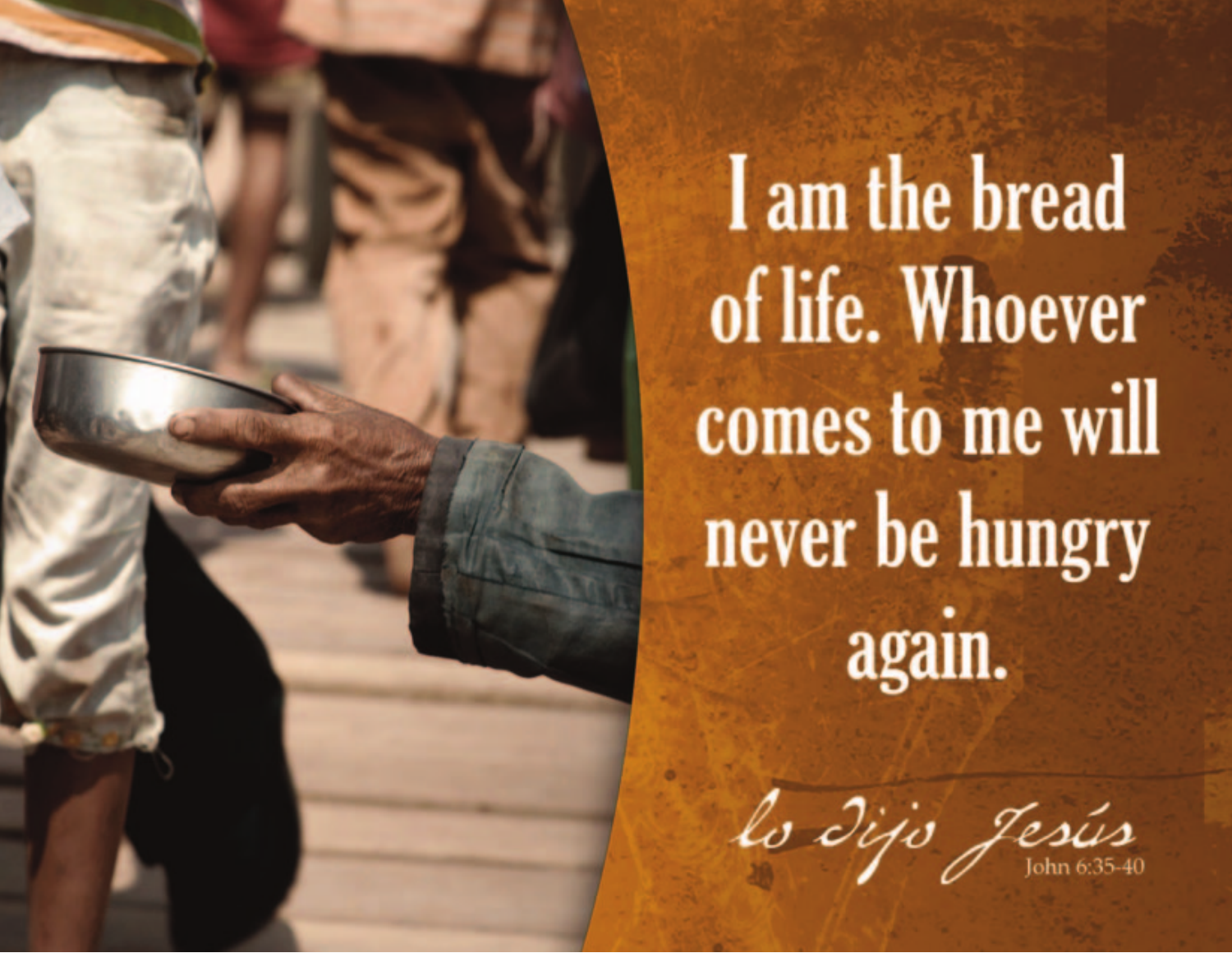## One of the greatest Jesus said:

spiritual needs that we struggle with as humans is the emptiness of our inner selves. That internal hunger that is neither satisfied by love, material possessions, or any of the temporal moments in life. The bread that gives life is the one the Lord has sent from heaven.

I am the bread that gives life.

Whoever comes to me will never be hungry again.

Whoever believes in me will never be thirsty.

For it is my Father's will that all who see me and believe in me will have eternal life.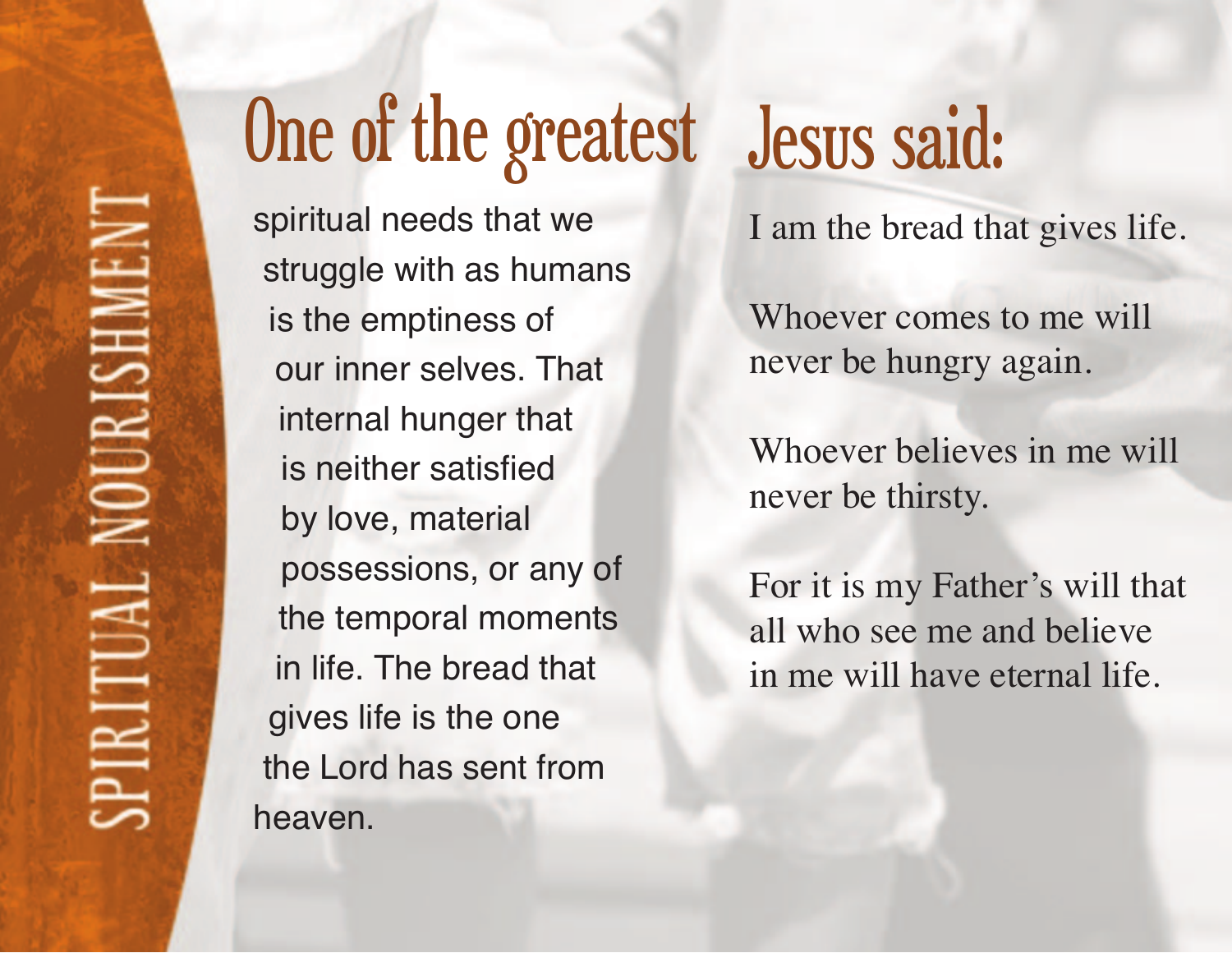## Give Jesus the leadership of your life!

Under Jesus' guidance, spiritual nourishment is an attainable reality. Jesus is not just a religious leader, he is the reliable leader that your life needs. Only he can transform you from the inside out and give you a higher-quality of life. Decide to give Jesus the leadership of your life by saying the following prayer:

**Heavenly Father, today I give Jesus control of my life. I repent from my sins and ask you to forgive me. Send the Holy Spirit to my heart and give me a new life. In Jesus' name. Amen.**

Congratulations! From this moment on, you are a child of God and he is now your Heavenly Father because to all who believed him and accepted him, he gave the right to become children of God.

John 1:12